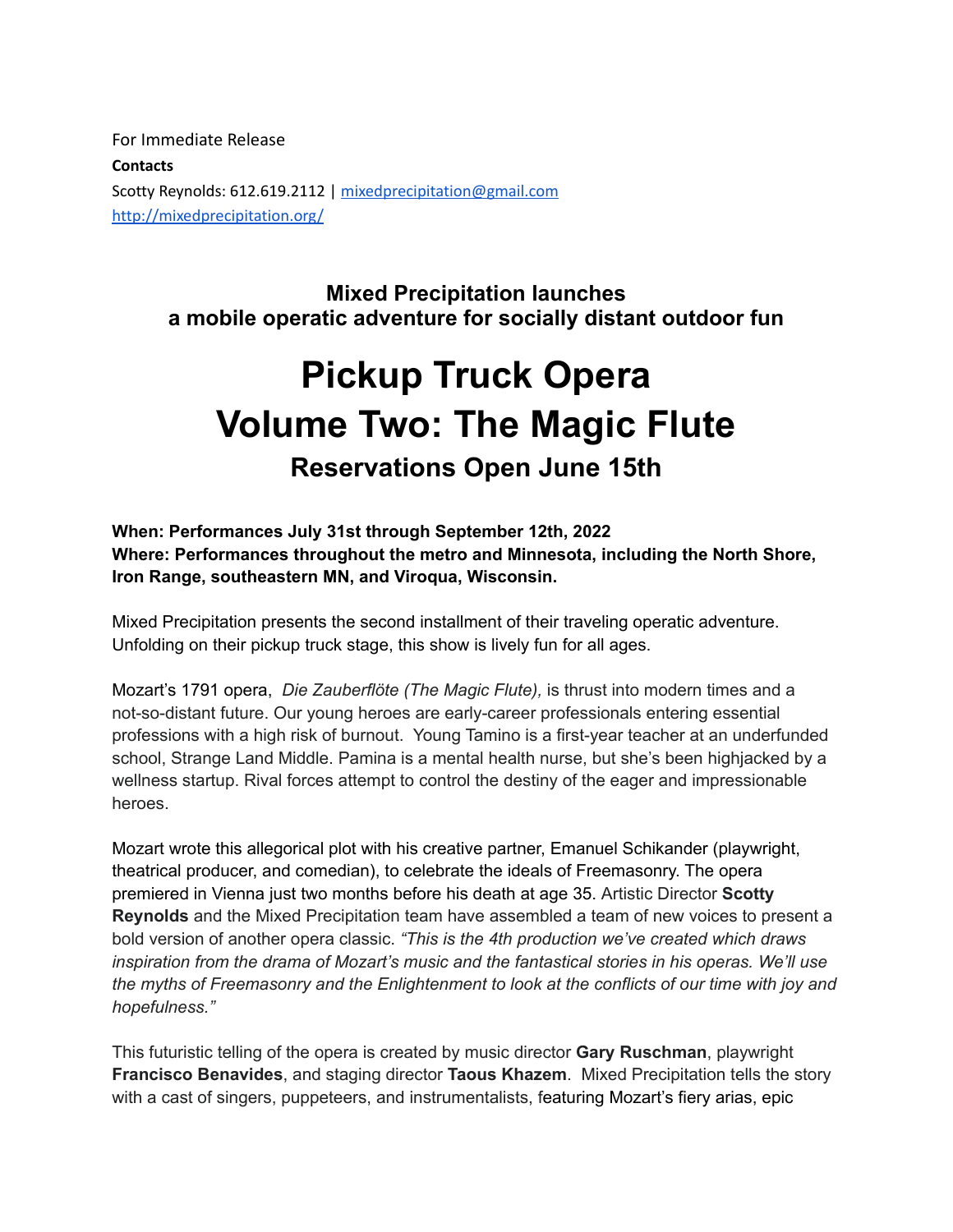choruses, and the groovy beats of the 90s discotheque, including Deee-lite, Pizzicato Five, Icelandic pop star Björk, and other 90s hits.

Sopranos **Corissa Bussian** and **Jennifer LeDoux** lead the cast, sharing the role of Pamina at alternating performances. Tenor **Roland Hawkins** plays the role of Tamino. Bass **Rodolfo Nieto** sings the role of Sarastro, and **Lizz Windnagel** plays the landmark role of the Queen of the Night. **Loki Embrys Graham** and **Nick Miller** split the role of the bird-catcher Papageno, Tamino's comic sidekick. Audience favorite, **Joni Griffith,** returns playing multiple roles, including Papagena. Multi-instrumentalists **Uchenna Chidozie, Joni Griffith,** and **Ginna Watson** bring Gary Ruschman's innovative musical arrangements to life. The design team includes scenic artist **Boo McCloud**, costume designer **Rhiannon Fiskradatz**, and puppet designs by **Lizz Windnagel**. Mixed Precipitation associate artist **Jäc Miller** plays multiple roles and leads the choreography. At selected performances, **Julia Engle** plays the Queen of the Night.

The Pickup Truck Opera continues Mixed Precipitation's 14-year tradition of outdoor theater extravaganzas, touring Minnesota communities in late summer. Mixed Precipitation began this mobile format in 2020, using a blue 2011 Ford Ranger Pickup Truck and a trailer as the container and platform for the opera's action. This allowed them to reach audiences on neighborhood streets, public squares, libraries, and care facilities. They reached an audience of over 3,000 in 2021 with their production, *Pickup Truck Opera: Volume One - The Odyssey*. One audience member called their production "*A magnificent, heart-warming, communal art experience."*

Their 2022 summer tour includes performances in sprawling parks, nature centers, and farms all over Minnesota. Audiences are encouraged to bring a lawn chair and beverages for their comfort. The performance lasts approximately 75-90 minutes. All performances are outdoors. Watch their website and social media for weather delays.

## **Sunday, July 31st at 5:00 pm**

at the Loppet Trailhead 1221 Theodore Wirth Parkway, Minneapolis, MN 55422

## **Thursday, August 4th at 7:00 pm**

Cook's Country Connection 1953 Vermilion Dr, Cook, MN 55723

# **Saturday, August 6th at 4:00 pm**

at Whiteside Park 721 East Sheridan St, Ely, MN 55731

## **Sunday, August 7th at 2:00 pm**

Early Frost Farm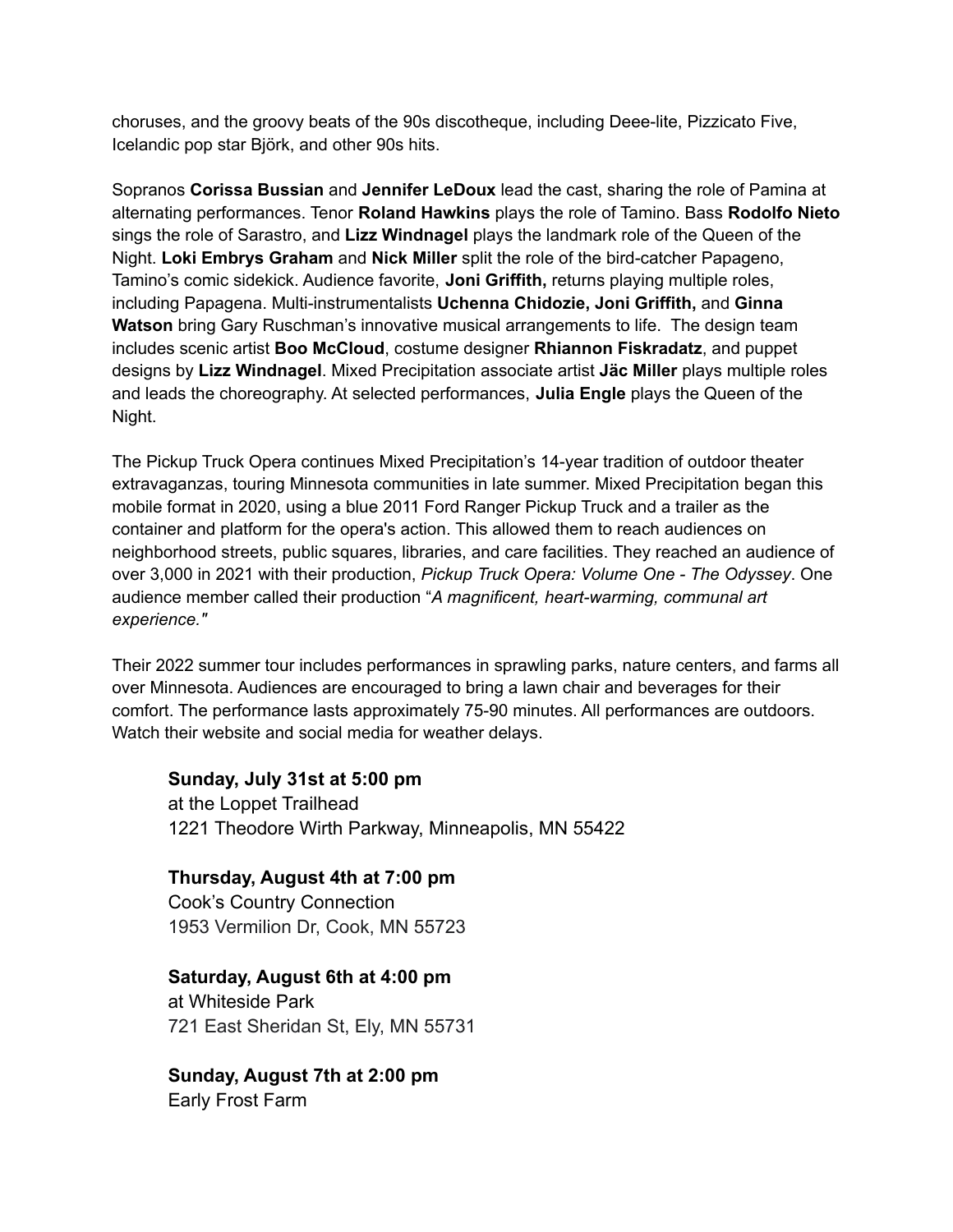#### 7273 Palo Tia Rd, Embarrass, MN 55732

**Friday, August 12th at 7:00 pm** Hovland Town Hall 4957 East Highway 61, Hovland, MN 55606 *Presented by the North Shore Music Association*

#### **Saturday, August 13th at 7:00 pm**

North House Folk School 500 West Highway 61, Grand Marais, MN 55604 *Presented by the North Shore Music Association*

#### **Sunday, August 14th at 1:00 pm**

Finland Heritage Site 5653 Little Marais Rd, Finland, MN 55603 *Presented by Lovin' Lake County*

#### **Thursday, August 18th at 7:00 pm**

North Hennepin Community College 7411 85th Avenue North, Brooklyn Park, MN, 55445 *Presented by the City of Brooklyn Park*

#### **Friday, August 19th at 6:30**

Dream Acres Farm 17289 County Road 8, Wykoff, MN, 55990

## **Saturday, August 20th at 3:00 pm**

Peace Plaza 1st Ave SW & 1st St SW (Street Level) Rochester, MN 55902 *Presented by the Rochester Art Center and the Rochester Downtown Alliance.*

## **Sunday, August 21st at 5:00 pm** McIntosh Memorial Library 205 S Rock Ave, Viroqua, WI 54665

**Thursday, August 25th at 7:00 pm** Dodge Nature Center, Farm Education Center 1701 Charlton Avenue, West St. Paul, MN 55118

#### **Friday, August 26th at 7:00 pm**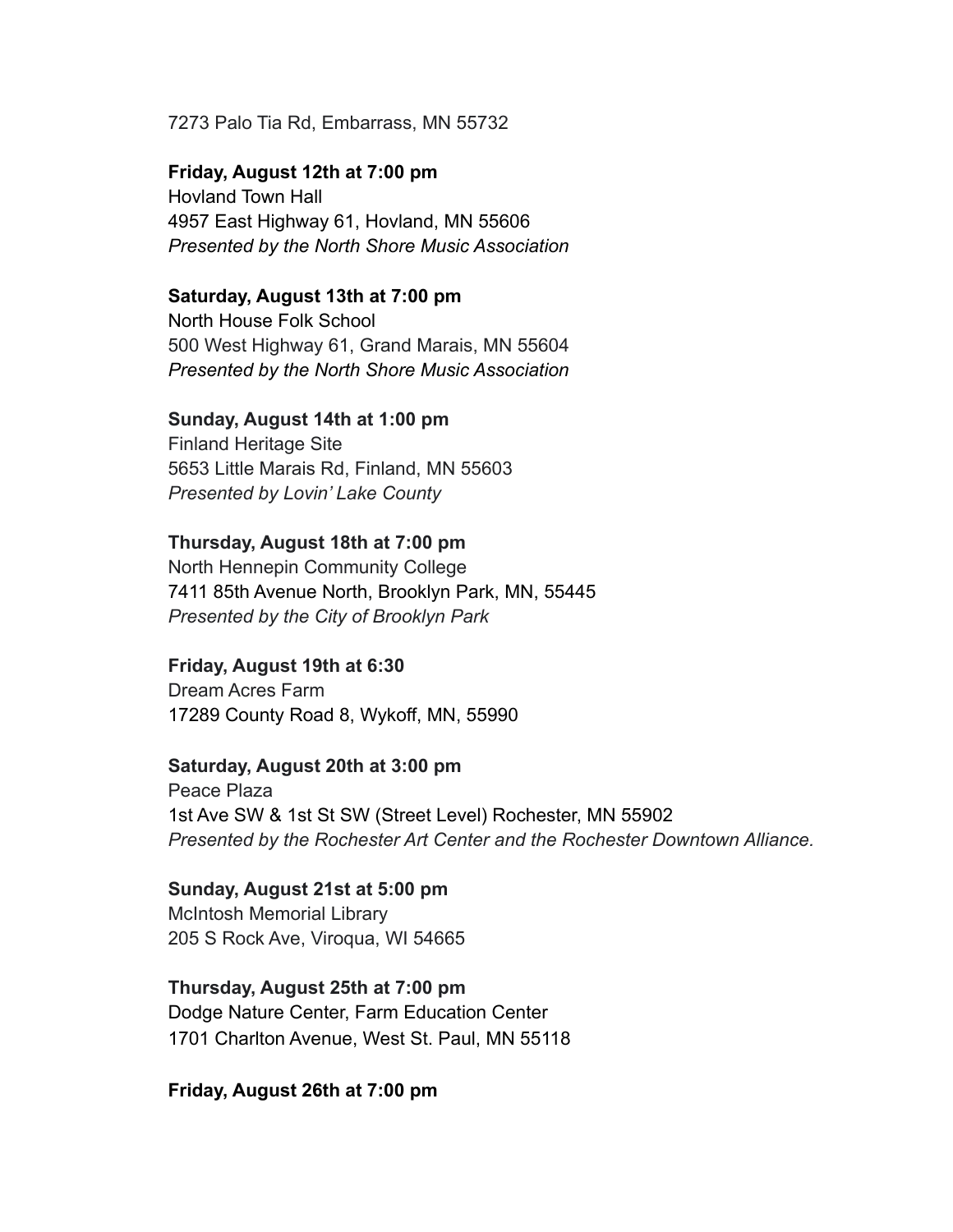Caponi Art Park 1220 Diffley Road, Eagan, MN 55123

**Saturday, August 27th at 3:00 pm TBD**

**Sunday, August 28th at 3:00 pm** Cedar Lake East Beach, "Hidden Beach" 2000 S Upton Ave, Minneapolis, MN 55405 *Presented by the Kenwood Neighborhood Association, Hidden Acoustics*

## **Saturday, September 3rd at 2:00 pm**

Alexis Bailly Vineyard 18200 Kirby Ave. Hastings, MN 55033

## **Sunday, September 4th at 2:00 pm**

Alexis Bailly Vineyard 18200 Kirby Ave. Hastings, MN 55033

## **Saturday, September 11th at 3:00 pm**

Swede Hollow Park 657 East Beaumont St, St. Paul, MN 55106

## **Sunday, September 12th at 3:00 pm**

JD Rivers' Children's Garden 2900 Glenwood Ave N, Minneapolis, MN 55405

# **About Mixed Precipitation**

Mixed Precipitation's mission is to create festive theatrical events that inspire social engagement. Since 2009 they have presented their signature events, *A Picnic Operetta* and *Pickup Truck Opera,* at community gardens, urban farms, parks, orchards, and vineyards throughout Minnesota. The company showcases musicians and theater artists with fun adaptations of operas by Mozart, Handel, Beethoven, Purcell, and many others. Their work has been presented by St. Mary's University, Carleton College, The Sheldon Theatre of Red Wing, Historic Holmes Theater of Detroit Lakes, and community groups all over Minnesota. Their site-responsive outdoor performances have become a Minnesota summer tradition. Previous projects include the *Mpls Pinter Studies*, and the Winter Olympic Quadrennial salon and opera, *Tonya and Nancy* (2010, 2014, 2018).